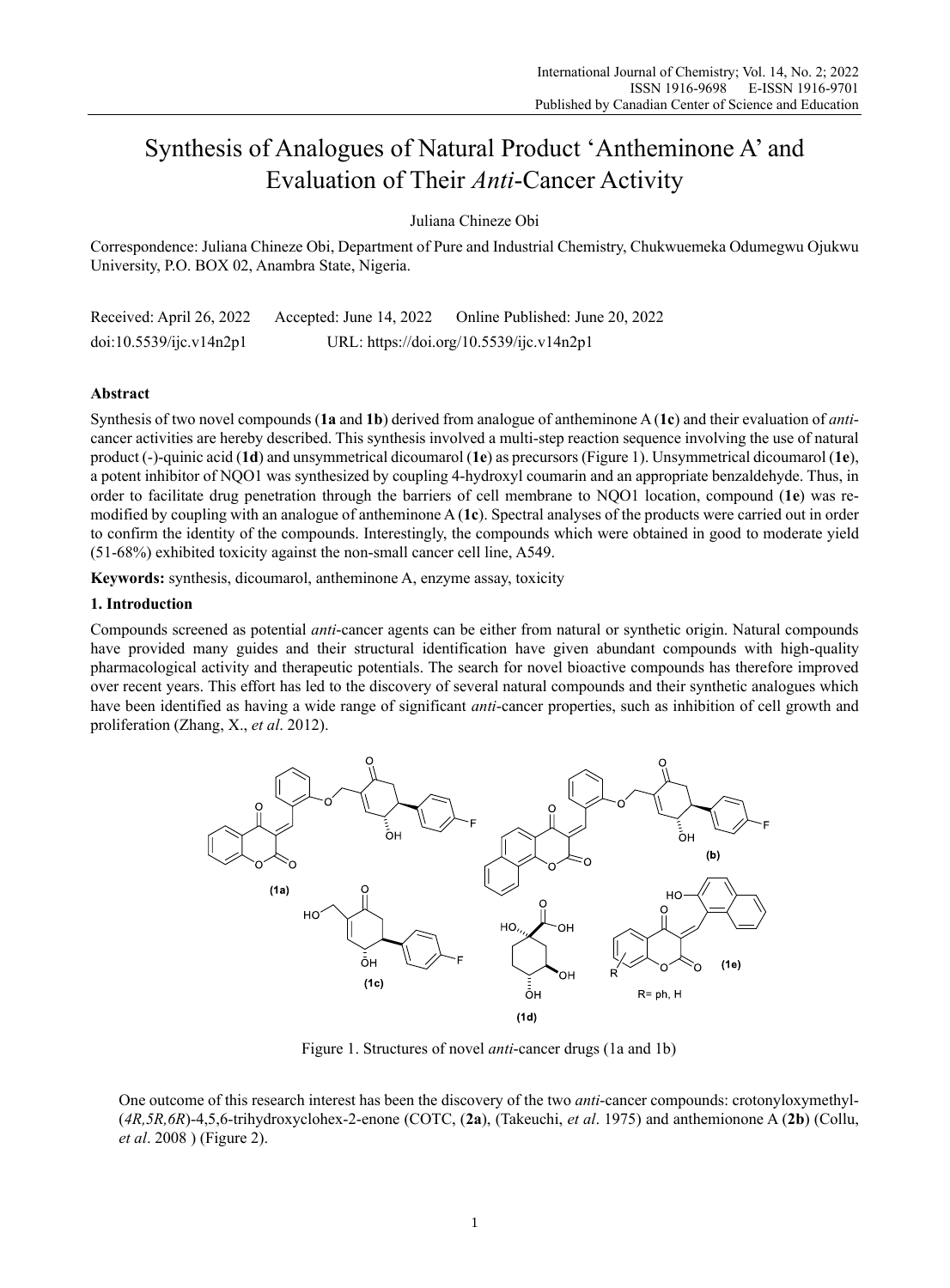

Figure 2. Structure of COTC (2a) and Antheminone A (2b)

According to research conducted by Takeuchi and his team, COTC was found to inhibit glyoxalase 1 enzyme obtained from the rat liver and yeast. Glyoxalase enzymes have been reported to support cell growth and regulation by controlling the level of toxic methylglyoxal produced by normal body metabolism (Szent-Gyorgi, A., 1968). Such inhibition will result in a carcinostatic effect by preventing the metabolism of methylglyoxal in tumor cells and therefore leading to cell apoptosis (French, F. A. and Freedlander B. L., 1958). The *anti*-cancer activity of COTC was a result of the nucleophilic substitution of the crotonate group by an intracellular sulfhydryl (-SH) group, such as that present in glutathione (GSH) (Scheme 1).



Scheme 1. Nucleophilic displacement of the carbonyl moiety of COTC (2a) by sulfhydryl containing compounds

Similar to COTC, the antheminone A (**2b**) also contain the –*α,β*-cyclohex-2-enone moiety. The research conducted by Collu and co-workers revealed that antheminone A showed a remarkable toxicity against all cancer cell lines. It also displayed substantial *anti*-growth activity toward cells related to immune system, such as HL-60, U-937 and Jurkat T, (Arthurs, C. L., 2010). The mode of action of antheminone A is still unknown, although it has a structural relationship with COTC. This assumption is chemically unlikely because the hydroxyl (OH) group is a poor leaving group in comparison to a crotonate group and thus will be less readily displaced by glutathionyl (SG) group (Scheme 2).



Scheme 2. The assumed mechanism of action of Antheminone A (2b). The reaction is not chemically favorable because OH is a relatively poor leaving group and thus not readily displaced by glutathione (GSH)

#### **2. Result and Discussion**

## *2.1 Synthesis of Unsymmetrical Dicoumarol (1e)*

The reactions were carried out by reacting 1 equivalent of an appropriate 4-hydroxycoumarin and 1 equivalent of 2 hydroxyl benzaldehyde under thermal condition (Scheme 3). The yields were generally poor as a result of competitive dimer formation.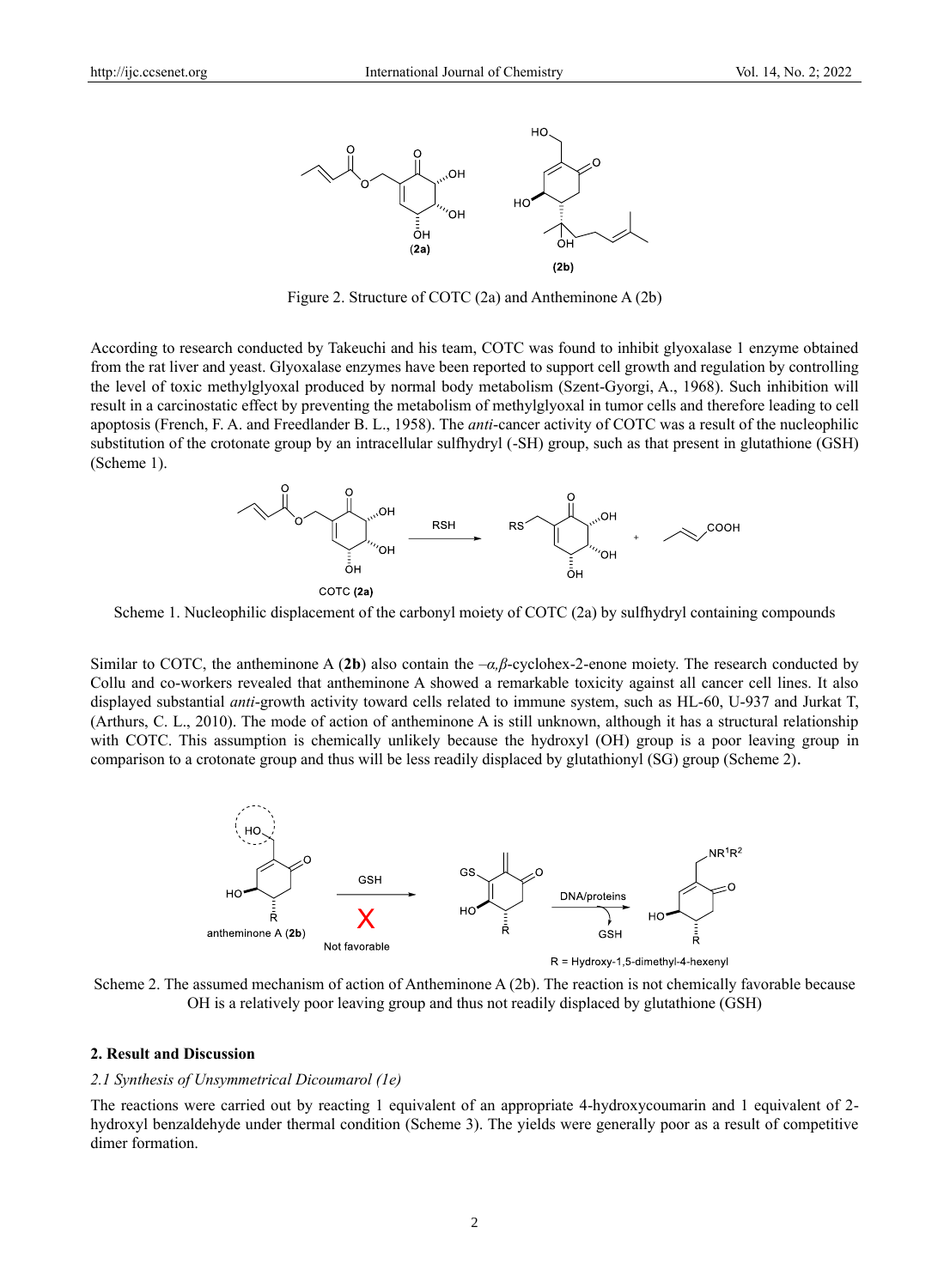

Scheme 3. Synthesis of compound (1e)

#### *2.2 Synthesis of Cyclohexylidene Ketal (3a)*

The <sub>Y</sub>-lactone (3a) had previously been synthesized by Gero by boiling a mixture of (-)-quninic acid, cyclohexanone and acid catalyst (AmberliteTM IR (120 H) resin in a mixture of benzene and DMF (Gero, D., *et al*. 1971). In this reaction, toluene was used as a reaction medium owing to the health hazard use of benzene (Scheme 4).



Scheme 4. Synthesis of cyclohexylidene ketal (3a)

The reductive ring opening of cyclohexylidene ketal (**3a**) was achieved by using the procedure described by Schulz and co-workers (Schulz, J., *et al*. 2000). The cis-1,2-diol group of (-)-quinic acid was selectively protected with cyclohexanone in the presence of an acid catalyst (Amberlite<sup>TM</sup> IR 120 (H) resin). The reductive ring opening was carried out using mild reducing agent such as NaBH<sup>4</sup> in methanol solvent to give triol (**3ai**). The reduction was successful due to the presence of the electron withdrawing hydroxyl group adjacent to the carbonyl which increases electrophilic nature and reactivity towards nucleophilic attack by the hydride ion.

The oxidative cleavage of triol was performed using free flowing silica gel-supported sodium periodate in methanol to give hydroxyl ketone (**3aii).** Elimination of *β*- hydroxyl was carried out using a procedure described by Danishefsky and co-workers (Danishefsky, S. J., *et al*. 1989). Hydroxyl group (OH) is a strong base compared to anion from a strong acid and thus it is a poor leaving group. To change it into a better leaving group, it was reacted with methanedulfonyl chloride in the presence of triethylamine to generate enone (**4a**) as depicted in the mechanism (Scheme 5).



Scheme 5. Mechanism of formation of enone (4a)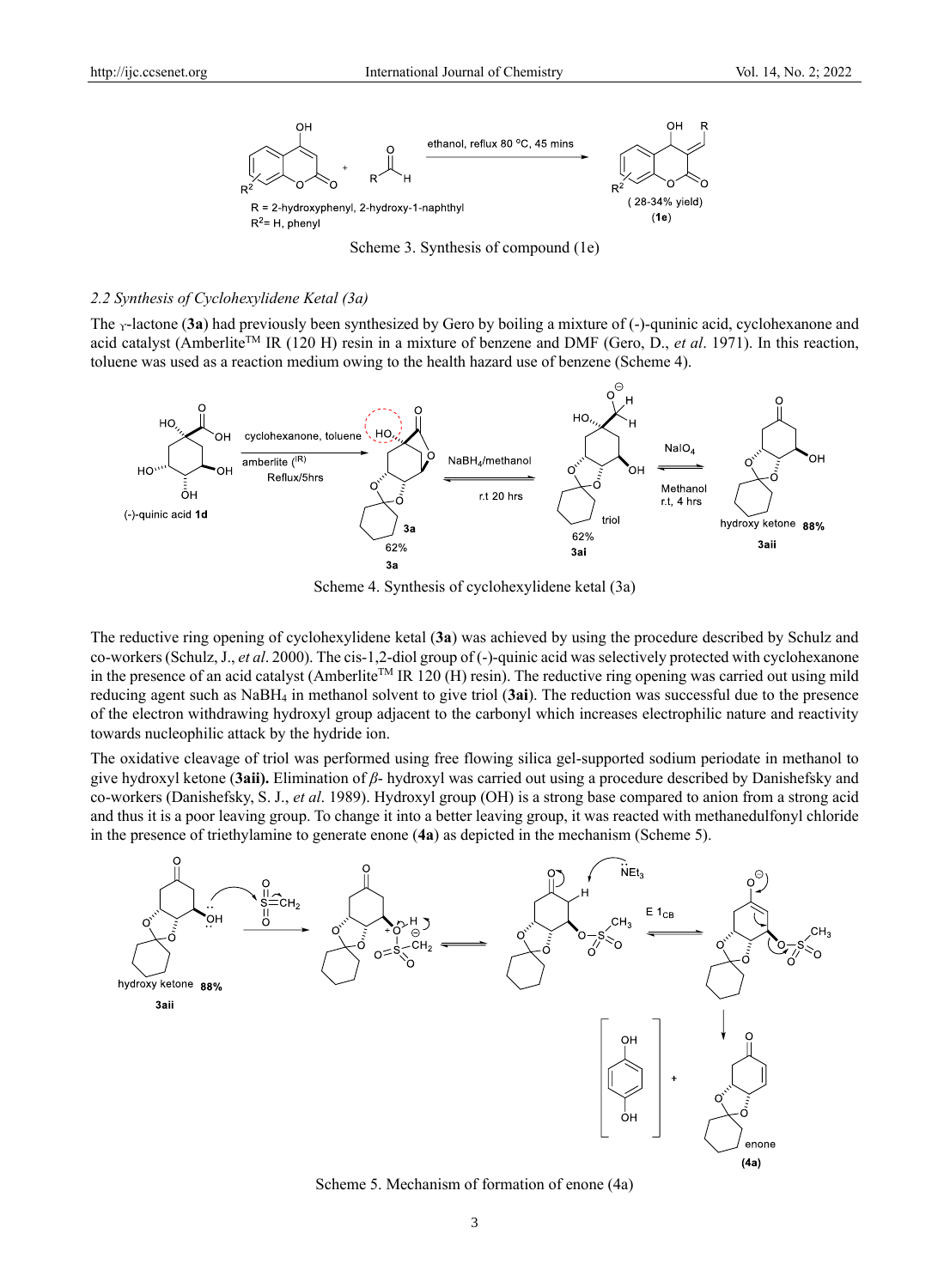A major difficulty was encountered at some stage in the synthesis of enone (**4a**) which was a consequence of the unstable nature of the compound. Thus, to avoid this, both the crude and pure enone were stored in the freezer to slow down any reaction with the residual triethylamine which could lead to elimination of cyclohexanone resulting in aromatization to give hydroquinone (**4ai**) as an impurity (Scheme 6).



Scheme 6. Mechanism of the formation of hydroquinone (4ai)

Also, 1,4-conjugate addition to enone was successfully carried out in the presence of triethylamine and dioxane/H<sub>2</sub>O (10:1) to give fluorophenyl adduct (**4aii**) with 74% yield. The hydroxyl group at carbon 4 of (4aiii) was protected using trifluoromethanesulfonate (TESOTf) and 2,6-lutidine in DCM to give silylether (**4aiii**). The application of Morita-Baylis-Hillman reaction was used for the conversion of compound (**4aiv**) to an analogue of antheminone A (**4v**) as described in (Scheme 7). During this reaction, the protected compound (**4aiv**) was converted in a slightly longer period of 22 hours in the presence of SDS, DMAP and water at room temperature.



Scheme 7. Synthesis of compound (1c) using Morita-Baylis-Hillman reaction (Williams, C.M., *et al*. 2009)

## *2.3 Synthesis of Novel Anti-Cancer Drugs*

The unsymmetrical dicoumarol (**5a** and **5b**) were previously reported by (Obi, J. C., 2019) as potential inhibitors of NQO1 with IC<sub>50</sub>:  $(5a=20 \pm 6 \text{ nM})$  and  $(5b=23 \pm 5 \text{ nM})$ . To gain access to their site of action, drugs must cross one or more barriers especially the plasma and the intracellular membranes of the cells. But there might be possibility of drug barrier to the target site of these inhibitors due to the phospholipid nature of the cell membrane, causing poor penetration of these inhibitors and hence low toxicity to the cancer cells. In view of this, the analogue of antheminone A (**4v**) were utilized for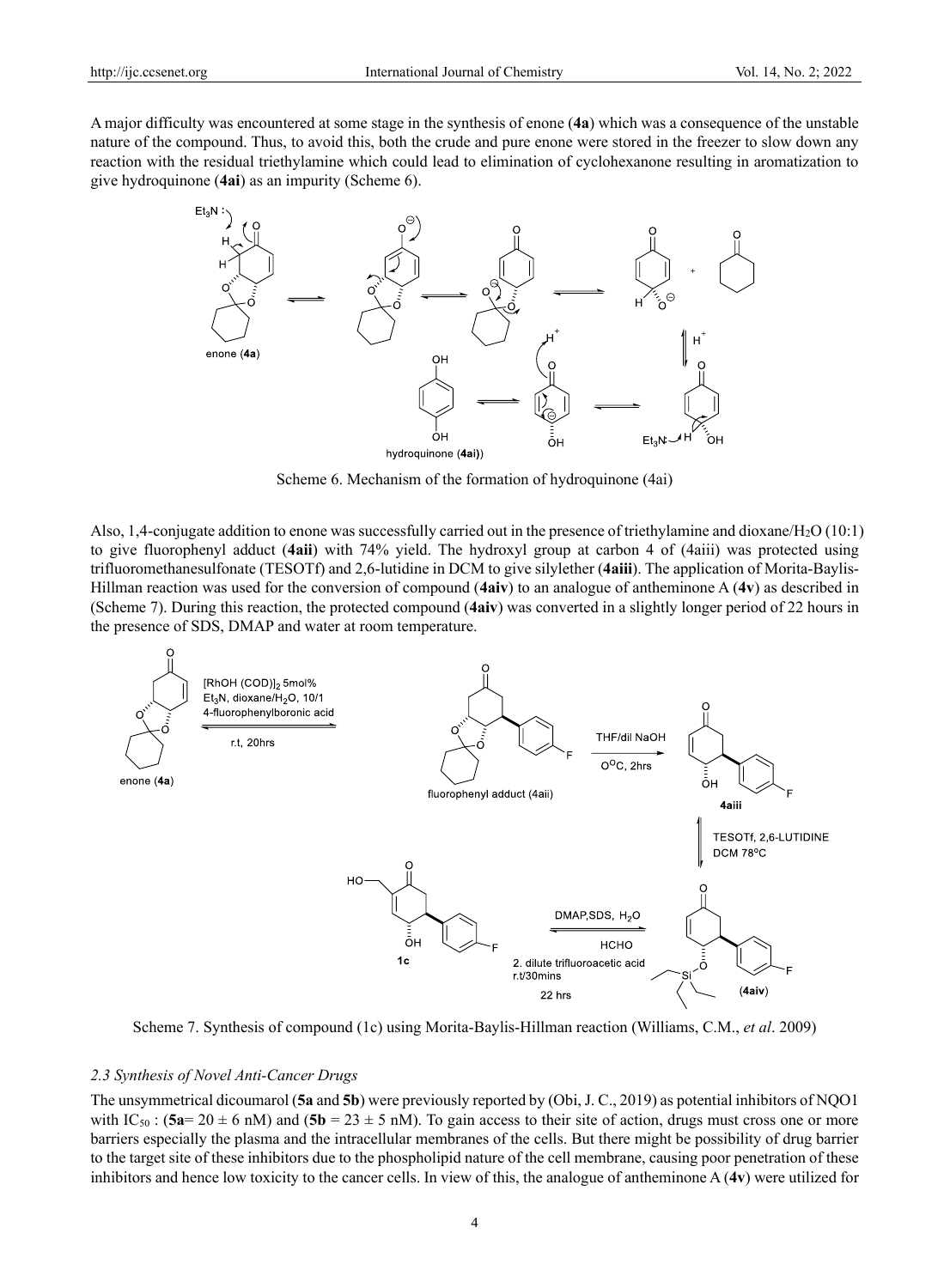the preparation of *anti*-cancer drugs (**1a** and **1b**) using Mitsunobu reaction as depicted in (Scheme 8).



Scheme 8. Synthesis of *anti*-cancer drugs (1a and 1b)

The Mitsunobu reaction which was discovered in 1967, has been used for the conversion of primary and secondary alcohols to esters, ethers, thoethers, etc (Mitsunobu, O. Y., *et al*. 1967). For this reaction to occur, one of the reacting species (the nucleophile) must be sufficiently acidic to enable protonation of the DIAD/DEAD. This will prevent side reactions from occurring.

#### **3. MTT Cell Viability Assay**

The IC<sup>50</sup> value, in terms of enzyme assay, represents the concentration of a drug that is required for 50% inhibition in vitro, whereas, in terms of cytototoxicity, it represents the concentration of a drug required to inhibit the growth of cells by 50%. Thus, for the MTT cell viability assay, it represents the concentration at which half of the cells seeded remain viable at the end of the analysis. These novel drugs (**1a, 1b and 1c**) displayed good potency towards A549 cell line which has up-regulated level of NADH: oxidoreductase quinine 1 (NQO1) activity as shown in (Figure 3).

Finally, the cytotoxicity properties of these novel prodrugs though, are yet to be understood. Since the A549 cell is upregulated in NQO1 activity, it could be hypothesized that NADH: oxidoreductase quinine 1 (NQO1) played a major role in the toxicity of the drugs.



Figure 3. Cytotoxicity values of the prodrugs (1a, 1b, and 1c)

# **4. Conclusion**

The unsymmetrical dicoumarol (**5a** and **5b**) was previously reported by the author as inhibitors of NADH:oxidoreductase quinine 1 (NQO1) were re-modified as prodrugs (**1a** and **1b**) by using a delivery agent related to natural prodruct antheminone A. This re-modification was very important in order to improve drug penetration through the barriers of cell membrane. Remarkably, these produgs exhibited toxicity towards the A549 cancer cell line.

#### **Experimental**

All the reagents used were obtained from commercial sources (Sigma-Aldrich Co., Alfa Aesar and Fisher Scientic). Melting point was measured using a Sanyo Gallenkamp MPD. 350 variable heater instrument and are uncorrected. IR spectra were recorded in solid state using a Bruker Alpha PFT-IR instrument. <sup>13</sup>C and <sup>1</sup>H NMR were recorded using Bruker Avance 400 spectrometers. Chemical shifts are given in ppm to the nearest 0.01 ppm and referenced to the solvent residual peak. Proton assignments were assisted by DEPT. HCOSY and 1HMQC.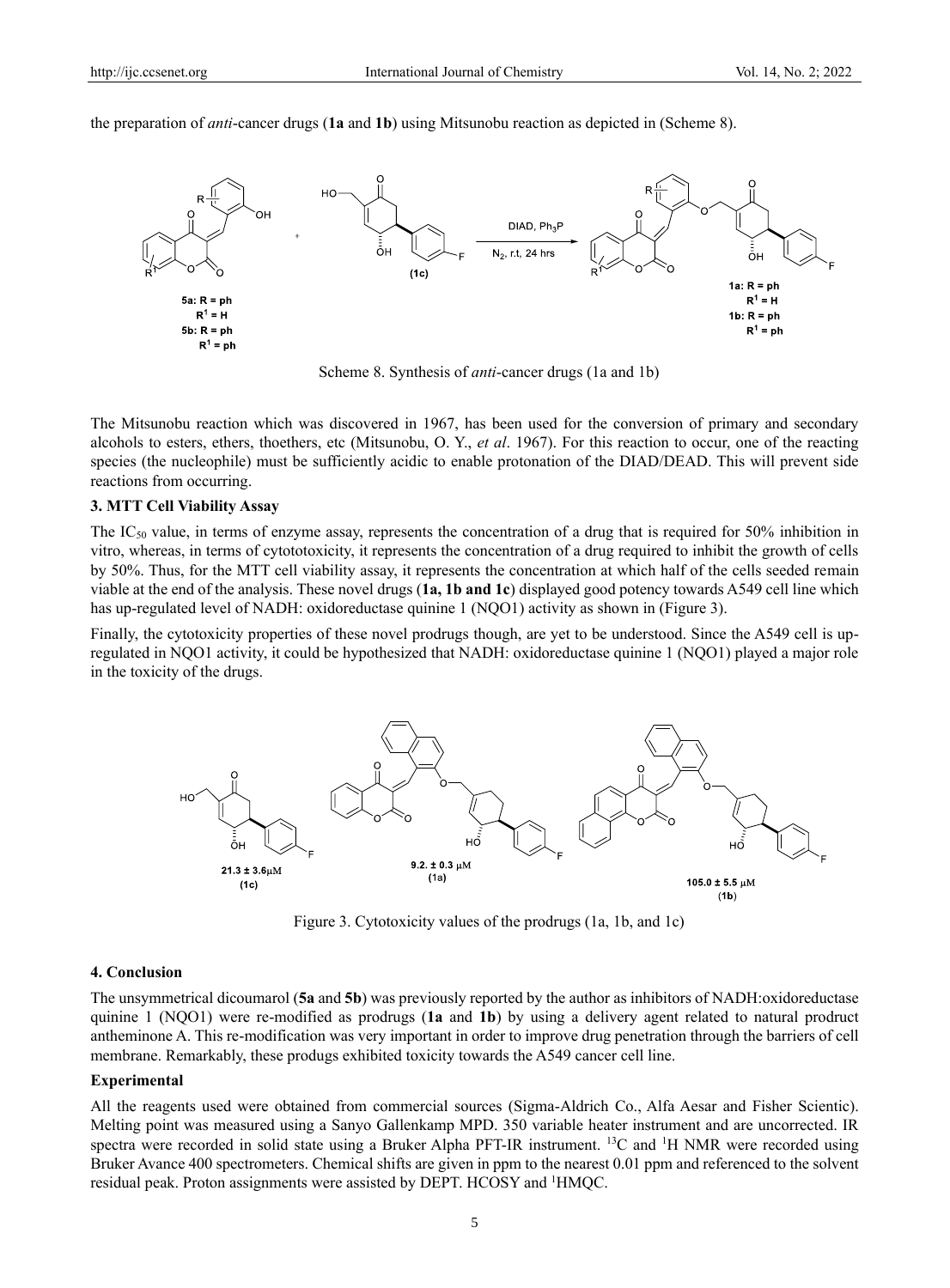## **Synthesis of compound (1c).**



To a suspension of compound ((**1ci**) (49 mg, 0.14 mmol) in TFA: H2O (7:1. 1 mL) was stirred for 30 mins at room temperature. The solvent were concentrated in *vacuo* to give a crude brown oil which was purified by flash silica chromatography (ethyl acetate : petroleum (2:1) to give compound (1c) as a colorless film (22 mg, 67%):  $V_{\text{max}}$  (film/cm<sup>-</sup>  $1\,3347$  (br, O-H), 1668 (s, C=O);  $\delta_H$  (400 MHz; CDCl<sub>3</sub>) 2.65-2.76 (2H, M), 3.24 (1H, ~q, *J* 9.2), 4.30-4.40 (2H. m), 4.67 (1H, dd, *J* 9.2, 1.5), 6.95 (1H, <sup>~</sup> d, *J* 1.5), 7.06-7.12 (2H, m), 7.26 – 7.29 (2H, m); ẟ<sup>C</sup> (100 MHz; CDCl3) 43.4, 49.9, 61.0, 71.9, 116.0, 129.2, 135.0, 147.9, 198.4;  $\delta_F$  (376 MHz; CDCl<sub>3</sub>) -114.2 (s); *m/z* (+ES) 259 ([M + Na]<sup>+</sup>, 100%; Found 259.0759,  $C_{13}H_{13}Na$ ]<sup>+</sup>), requires 259.0746).

## **Spectral identification of compound (1a).**



Compound (1**a**) was isolated as a yellow powder (20.0 mg, 68%), R<sub>f</sub> 0.5, [α]D<sup>29</sup> -65.4 (с 0.5 in CH<sub>2</sub>Cl<sub>2</sub>): *V*<sub>max</sub> (film/cm<sup>-</sup>  $11726$  (C=O), 1676, (1560);  $\delta_H$  (400 MHz; CDCl<sub>3</sub>) 2.18 (1H, dd), 2.38 (1H, dd), 2.78 (1H, ddd), 3.92 (1H, br, d), 4.65 (1H, ddd), 4.75 (1H,ddd), 6.72 (1H, d), 6.81-6.84 (2H, m), 696-703 (3H, m), 7.16 (1H, ddd), 7.52-7.59 (2H, m), 7.65  $(1H, ddd), 7.78$   $(2H, ddd), 7.65$   $(1H, ddd), 7.78$   $(2H, ddd), 7.95$   $(1H, d), 8.09$   $(1H, d), 8.40$   $(1H, d), 9.02$   $(1H, s)$ ;  $\delta_c$   $(100$ MHz; CDCl3) 43.3, 49.4, 56.1, 64.4, 71.6, 104.7, 105.4, 113.1, 115.7, 115.9, 116.8, 121.8, 124.7, 126.6, 129.1, 129.9, 130.2, 131.9, 134.0, 135.8, 142.6, 148.7, 156.5, 158.1, 158.3, 160.6, 190.1, 196.4; ẟ<sup>F</sup> (471 MHz; CDCl3) -114.4 (s); *m/z*  $(+ES)$  535.2 ([M + H]<sup>+</sup>, 100%; Found 557.1391; C<sub>33</sub>H<sub>23</sub>OFNa ([M+Na]<sup>+</sup>), requires 557.1376).

**Spectral identification of compound (1b).**



Compound (1b) was isolated as a yellow solid (15.0 mg, 51%), R<sub>f</sub> 0.4, [ $\alpha$ ]D<sup>29</sup> -72.9 (c 0.45 in CH<sub>2</sub>Cl<sub>2</sub>): *V*<sub>max</sub> (film/cm<sup>-1</sup>) 3426 (C-H), 2923, 1708 (C=O), 1668, 1647;  $\delta_H$  (400 MHz; CDCl<sub>3</sub>) 1.88 (1H, dd), 2.22 (1H, dd), 2.61 (1H, ddd), 3,77 (1H, dd), 4.60 (1H, ddd), 4.62 (1H,ddd), 6.81 (2H, dd), 7.01 (2H, t), 7.56-7.59 (2H, m), 7.76-7.87 (3H, t), 7.47 (1H, m), 7.87 (3H, m), 7.94 (1H, d), 8.00 (1H, d), 8.12 (1H, d), 8.31 (1H, d), 8.91 (1H, s); ẟ<sup>C</sup> (100 MHz; CDCl3) 42.7, 49.0, 71.4, 72.4, 113.1, 115.7, 115.9, 117.2, 121.8, 123.1, 125.3, 125.5, 126.8, 127.7, 128.0, 128.3, 128.8, 128.9, 129.1, 129.3, 129.6, 134.1, 134.9, 137.3, 139.2, 148.2, 155.1, 155.8, 158.6, 162.1, 166.4, 191.5, 196.0;  $\delta_F$  (376 MHz; CDCl<sub>3</sub>) -114.5 (s); *m/z*  $(+ES)$  607.2 ([M + Na]<sup>+</sup>, 100%; Found 607.1542, C<sub>37</sub>H<sub>25</sub>NaF([M+Na]<sup>+</sup>), requires 607.1533).